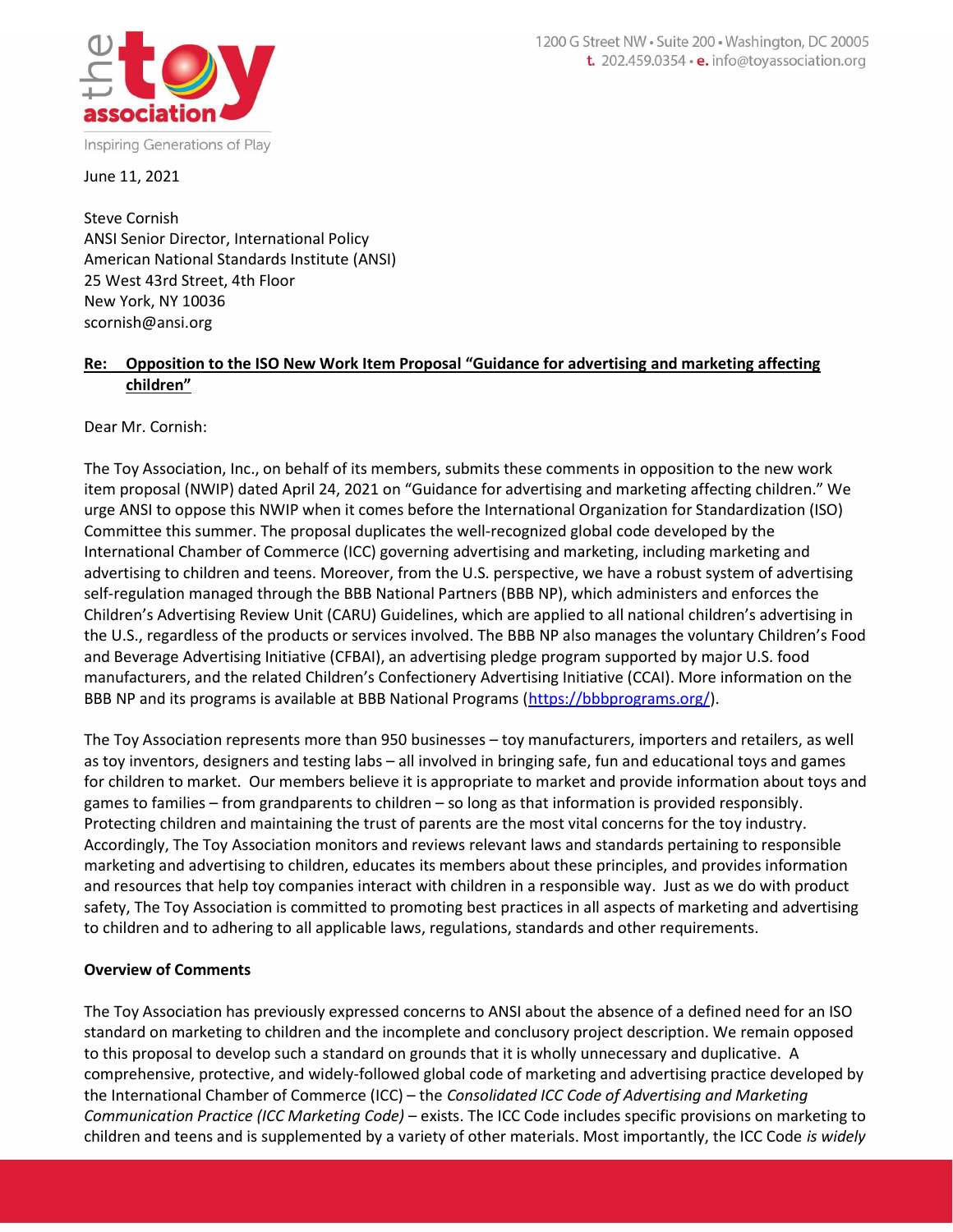Steve Cornish June 11, 2021 Page 2 of 5

followed throughout the world. In fact, the ICC Code is recognized in 42 countries currently and serves as the gold standard for advertising self-regulation (SR), as illustrated by the graphic below:



As noted in the attached ICC paper (see Attachment I), the ICC Marketing Code has achieved wide international recognition, contributing to consumer-protective advertising and marketing standards that provide enhanced protections for children and teens across the globe. The ICC Marketing Code is the basis of national code or selfregulatory regimes in 42 countries, and additional countries are currently in the process of developing selfregulation based on the ICC Marketing Code.

The Toy Association supports, and incorporates by reference here, the attached comprehensive ICC paper (Attachment I) that describes important deficiencies in the April 24 NWIP and illustrates in detail why this work project should be rejected. The ICC paper outlines key provisions of the ICC Marketing Code and related globally accepted ICC guidance that were ignored by the drafters of the proposal. Despite objections voiced by The Toy Association and others to an earlier iteration of this NWIP in May 2019, ANSI remained neutral on this subject during the May 2019 COPOLCO Plenary discussions, and COPOLCO chose to proceed with proposing a duplicative and unnecessary ISO standard focusing on advertising and marketing to children. While the proposal has since been revised somewhat, the April 24 NWIP (pages 15-17) still fails to fully describe and analyze relevant, applicable provisions of the ICC Code. Additionally, the list of referenced documents in the NWIP (under the heading "relevant existing documents at the international, regional and national levels", pages 9-10) remains entirely incomplete as well. The list of omitted well-recognized research articles is far too long to describe fully in this response, but suffice to say the April 24 NWIP not only fails to include relevant ICC documents, but ignores a vast library of research that identifies and describes differences in the cognitive abilities of children versus teens. Those differences have formed the basis for differentiating between children and teens in advertising and marketing codes and in product safety laws as well. Treating all those under 18 as "children" is contrary to both U.S. law and policy, and is entirely inconsistent with the globally recognized ICC Code framework.

From that standpoint, an ISO standard would not be followed in the U.S. The U.S. has its own self-regulatory programs, as noted above. The U.S. Federal Trade Commission (FTC) has historically rejected reliance on ISO standards as part of its legal framework. For example, the FTC's Guides for the Use of Environmental Marketing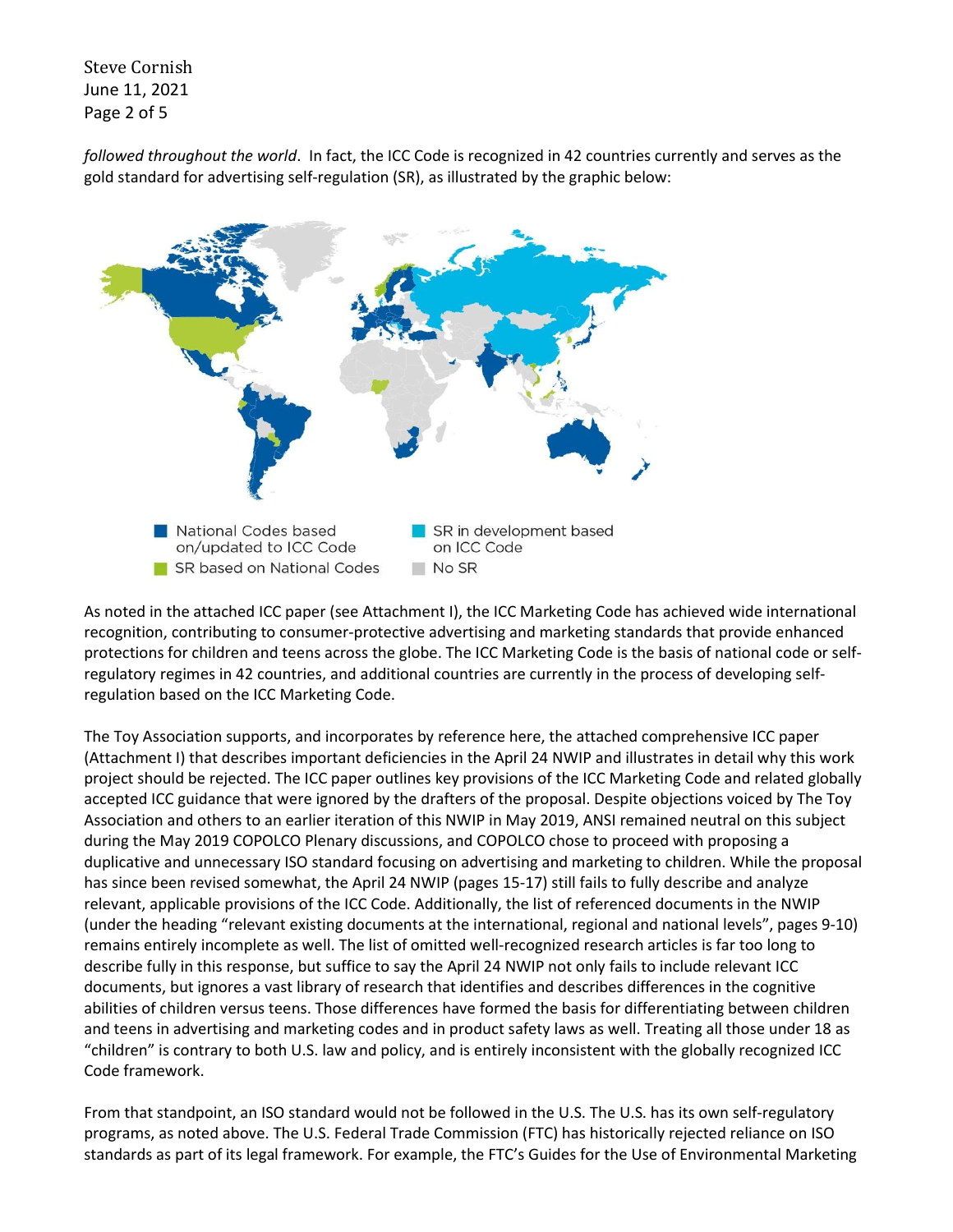Steve Cornish June 11, 2021 Page 3 of 5

Claims ("Green Guides") do not reference or rely on ISO's 14021 standard; indeed, the FTC expressly rejected such reliance in prior reviews.

### ICC Code Provisions on Marketing and Advertising Directed to Children and Teens

The ICC Code requires that marketers take special care when marketing and advertising to children and teens. Notably, however, the ICC Code and related guidance recognize that children and teens should not be treated identically for such purposes. The ICC Code provisions on marketing to children and teens are grounded in many decades of established child-development research, demonstrating the growth in physical, emotional, social and, of course, physical growth. From this perspective, children are defined as those 12 and younger. This is also consistent with U.S. privacy laws, such as the Children's Online Privacy Protection Act (COPPA) (15 U.S.C. § 6501 et seq.), which defines "children" as those "under 13," and with U.S. product safety laws, such as the Consumer Product Safety Improvement Act (CPSIA) (Pub. Law No. 11-314 (2008)), which defines "children" as those "12 and younger." U.S. Consumer Product Safety Commission (CPSC) rules and guides, including the "Age Determination Guidelines: Relating Consumer Product Characteristics to the Skills, Play Behaviors and Interests of Children" (CPSC Age Determination Guidelines), likewise consider "children" to be 12 and younger, but also identify social, emotional, cognitive and physical differences between children in the 12 and younger age group as well.<sup>1</sup> Related ICC documents, also attached to this letter, include the ICC Toolkit: Marketing and Advertising to Children (see Attachment 2) and the Reference Guide on Advertising to Children (see Attachment 3). Notably, the ICC's approach to children and teens draws from works of respected child development researchers like Jean Piaget, whose work is also a seminal source for the CPSC Age Determination Guidelines.<sup>2</sup>

ICC Codes and guidance on the specific considerations involved in marketing to children and teens are, of course, subject to the broader ICC Marketing Code provisions, which cover all aspects of advertising and marketing in all media. This key point was not mentioned by the drafters of the April 24 NWIP. The ICC Code, in general, addresses creation and substantiation of advertising claims, modes and methods of communication, different forms of advertising and promotion, protection of social values and human rights, and data security and privacy (including enhanced protections for children's privacy). In addition, as noted above, the ICC makes available a suite of resources relevant to advertising in general and to the specific issue of marketing to children and teens through its Toolkit: Advertising and Marketing to Children. The Toolkit includes policy statements that help address additional matters such as interpretation and implementation of the ICC Code, conduct of market research and social opinion and data analytics, labeling and packaging, and independent frameworks for advertising and marketing food, beverages, etc.

<sup>1</sup>Per the Guidelines, updated in January, 2020, "CPSC staff performs age determinations, in which the various characteristics of a consumer product are matched to the skills, play behaviors, and interests of children in a particular age group. For manufacturers, age grading is an important step in developing, marketing, and labeling consumer products. Using information from the Age Determination Guidelines to determine whether a general use product would be appropriate for children is an important consideration for them as well. Once manufacturers determine a target age for a product through age grading, CPSC staff encourages manufacturers to label, promote, and market it to that age group. Accurate age labels provide parents and other consumers with guidance for selecting age-appropriate products for children." CPSC Age Determination Guidelines, January, 2020, p. 1, available at Updating Age Determination Guidelines for Toys (cpsc.gov).

 $^2$  The first iteration of this document was released by CPSC in 1985. CPSC notes that the age groups in the CPSC Age Determination Guidelines are based in part on those in the original Age Determination Guidelines, "and are also modeled after developmental psychology, anatomy, and early childhood literature, particularly from the work of researcher Jean Piaget." Id at p. 14.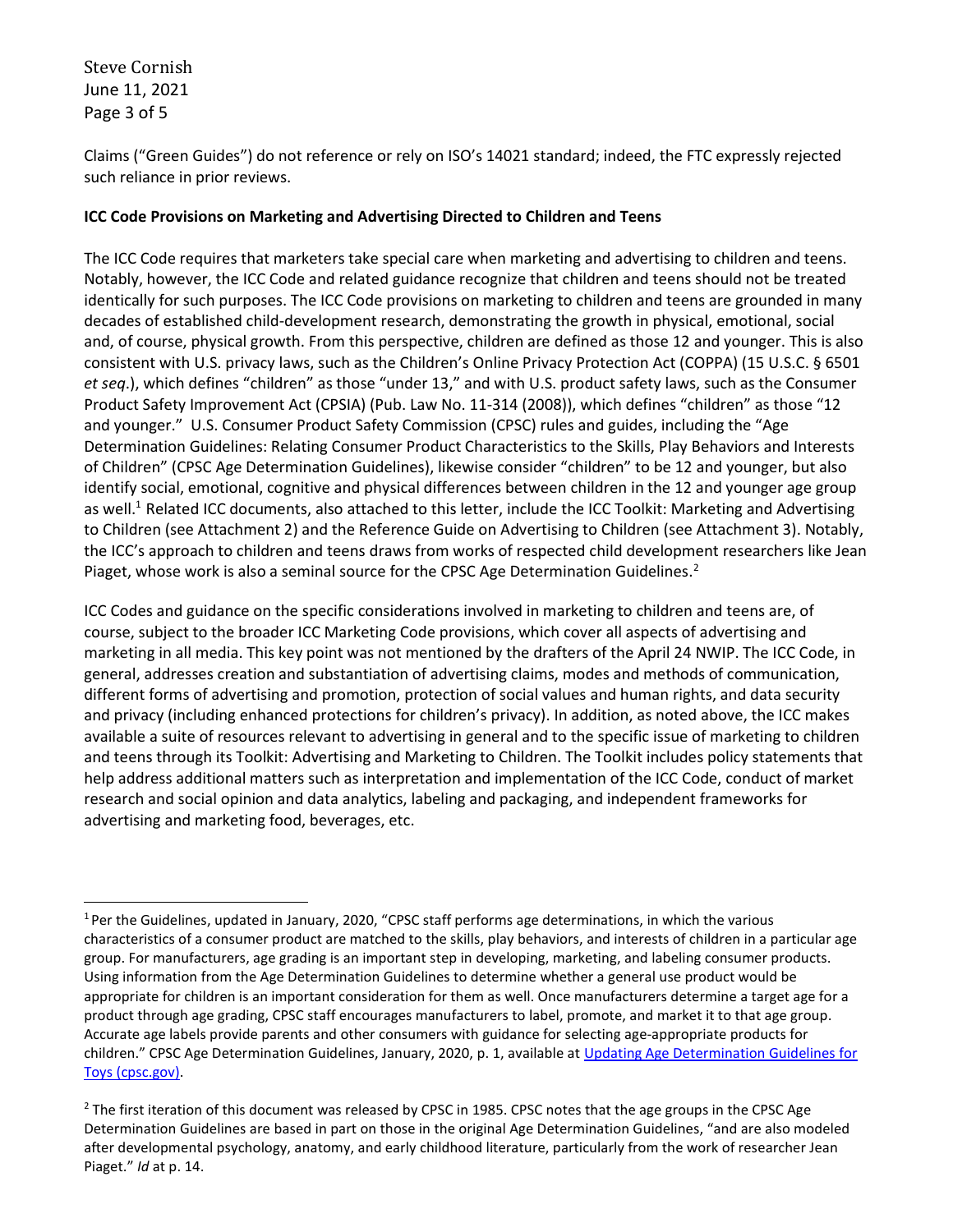Steve Cornish June 11, 2021 Page 4 of 5

As we pointed out in our comments on earlier iterations of this proposal, the NWIP includes a table at pages 15 – 17 that purports to compare the outline of a potential future ISO standard on marketing to children with the ICC Marketing Code. It is disappointing that the updated table in the April 24 NWIP remains wholly incomplete, failing, as it does, to recognize that the ICC Code, Toolkit, Reference Guide and other ICC documents together create a comprehensive framework for marketing to children and teens. That framework achieves all the goals outlined in the ISO NWIP.

Annex II of the attached ICC submission fills in the many major gaps in the NWIP's comparison to the ICC frameworks. Annex II of the ICC paper describes exactly how the ICC Code and guidance already address stated concerns about advertising and marketing to children and teens, dramatically illustrating that due to the existence of the globally accepted ICC Marketing Code and guidelines, there is no need for an ISO standard. All the stated goals of this proposed ISO Standard are fully addressed by the ICC instruments, which are grounded in a practical evaluation of advertising requirements and standards worldwide, applicable child development research, and established advertising self-regulatory programs in the U.S. and elsewhere.

The Toy Association is concerned that proceeding with developing an ISO standard for advertising and marketing to children will be counterproductive and wasteful. The latest proposal illustrates the extent to which the submitters' limited familiarity with the comprehensive and sophisticated framework of the ICC Marketing Code – and the level of global acceptance – has resulted in a fatally flawed proposal. Moving forward with this proposal could create confusion, and perhaps even impede the global effort to further promote the adoption of national codes or self-regulatory systems that rely on the ICC Marketing Code framework. That would be counter to the intended goal of 'protection of children'.

# U.S. Children's Advertising Self-Regulation

From the U.S. perspective, given the robust system of self-regulation that has existed in the U.S. for decades, U.S. businesses will not likely adopt or follow an ISO standard on marketing to children. Therefore, we provide a few comments on the U.S. advertising self-regulatory system.

The CARU Guidelines, first issued in the 1970's and updated many times since, establish a recognized framework of best practices for marketing to children in the U.S. The CARU staff applies and enforces the CARU Guidelines on all national advertising directed to children in the U.S., and in all media. Like the ICC Code, CARU also uses a benchmark age of 12 in administering its Guidelines and programs. CARU not only issues and administers these Guidelines, but offers an advertising pre-screening service, and investigates and issues decisions related to application of its Guidelines in specific circumstances. The principles of the CARU Guidelines are very much in keeping with those in the ICC Code and related documents that form a complete framework for marketing and advertising to children and teens, including in how "children" and teens are defined. Notably, CARU, part of the widely recognized BBB NP, is in the final stages of completing one of its periodic updates to the CARU Guidelines.

The U.S. FTC has also recognized CARU's self-regulatory children's privacy program as a "Safe Harbor" under FTC's Children's Online Privacy Protection Act (COPPA). COPPA, enacted in 1995, was the first children's privacy law in the world. $3$ 

<sup>&</sup>lt;sup>3</sup> COPPA is yet another seminal resource not listed in the NWIP "relevant" documents, along with Europe's General Data Privacy Regulation (GDPR), further evidence that the ISO proposal is not grounded in a complete assessment of existing laws and standards and thus fails to demonstrate a need for an ISO initiative.